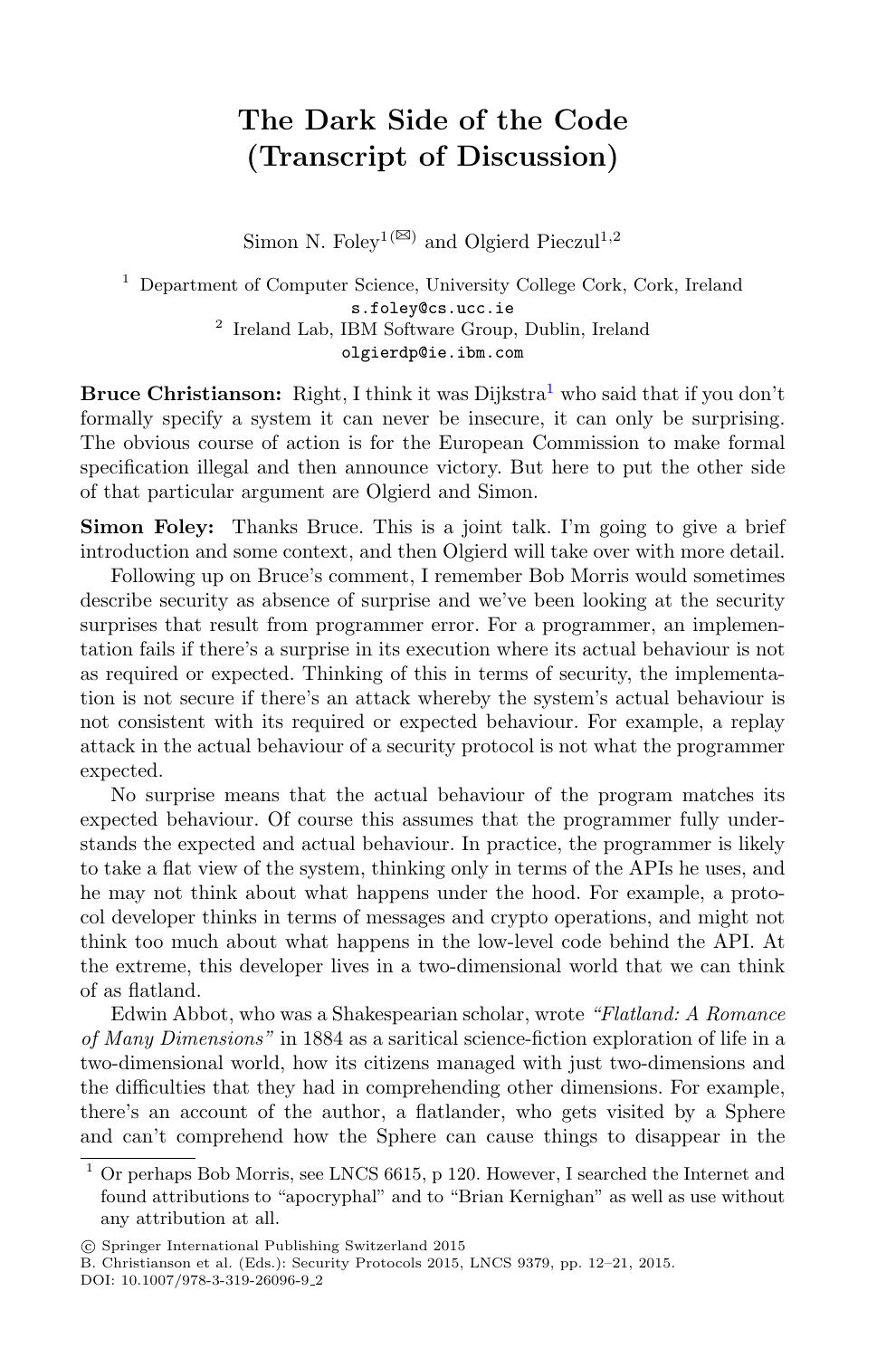flatlander's 2-D world and then re-appear at a different location. Often, when we study security, take a flatland view.

Contemporary software development is not flat; what might seem like a simple API call in flatland, results in complex interactions within the underlying system and its infrastructure. A programmer writes code at the abstract API level (flatland), may understand some of the lower levels of the code, but does not understand everything that happens behind the API. This is what we call the dark side of the code: low-level program behaviour that is not known or understood by the programmer and this can cause security surprises.

For example, a flatlander programmer didn't understand that a database management system was behind an API call and as a result an injection attack occurs and percolates back up into some surprise in the programmer's flatland. This is like the two dimensional flatlander being surprised by the behaviour of the three dimensional Sphere. Of course, programmers can still make mistakes at their level. Surprises can also occur from programmer blindspots in things they understand but overlook. We think that the usual software development techniques can help us deal with the complexity of the system and ensure that the actual behaviour of the system is consistent with expectation. However, security vulnerabilities still persist. For example, even with abstraction we can still have attacks.

## **Bruce Christianson:** [Just go for it Sandy]

**Sandy Clark:** Well, I would argue that it is only going to get worse, because currently it is difficult to finish an undergrad degree and not get through the your programme without specialising, and without specialising early, whereas previous generations didn't specialise, you learned the entire system.

**Simon Foley:** Yes, certainly. I'm not suggesting that abstraction, frameworks and everything else are the solution. I think that they are often put forward as some sort of solution, but they create as many problems as they solve. If we're to have secure systems where we don't have surprises, and the actual behaviour corresponds to the expected behaviour. It seems we need a developer who is expected to understand everything and with the result that there's no dark side of the code. Taking that argument to its conclusion, what we seem to be looking for are, omniscient coders, such as the beings from the Q continuum in Star Trek, who understand all dimensions, not just the few dimensions of the 'puny' human race, or indeed the programmer race. The Q understand everything. Of course its security theatre for us to think that programmers can be omniscient and understand everything. There will always be a dark side of the code.

I hand you over to Olgierd who will to walk you through a concrete example of this dark side in the code. He'll show how it is really easy for programmers not to appreciate what's happening in the low level details. He'll also talk a little bit about how we've been using run-time verification techniques to look at this problem.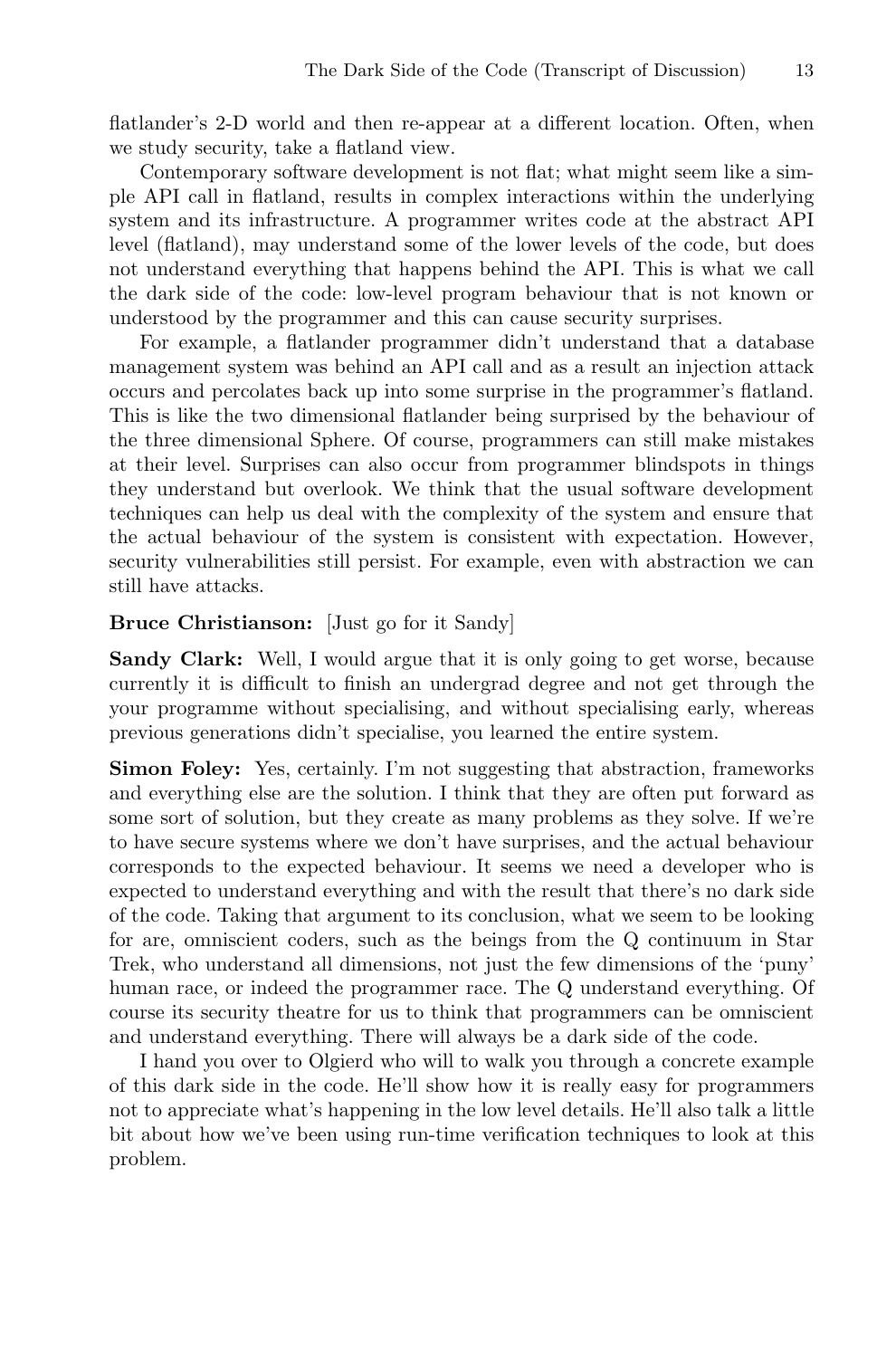**Olgierd Pieczul:** I will be talking about real developers that I am here to represent. I will use an example, a bookmark sharing application. It is a web application that can be used to create, browse and manage web bookmarks.

Among other things, it can be used to save snapshot image of a bookmark, which then can be viewed by a user. In the past implementing such an application required a lot of work. But today, with the many of tools and frameworks available it is very easy to implement. For example, all the code required to process bookmark creation can be contained just in a few lines. This code creates snapshot images of the website addresses provided as the parameters in the request, and saves them along with a bookmark information using persistence framework. In only four lines of code the application gets user provided data, contacts and retrieves the website, generates snapshot images and returns operation status.

But what exactly is the code doing? Is there anything that can potentially have impact on security? At the fourth line we see something that may be related to database operations. Perhaps there is potential security problem of SQL injection. Actually there is not, because the persistence framework protects against that. The first two lines, where application calls a library to create snapshot images of a bookmark, may cause security problems. The code makes network connections to a user-provided location. Why is should that be a security risk? It is expected that the application will connect to the public web server, to download the website, and create an image, and report back to the user. But there is also an expected threat, that instead of specifying a public website, a malicious user will provide an address to an internal site. This will cause the application to connect to that internal server (that may hold sensitive information), create a snapshot images and present them back to the user.

So what's in the code again? The listing presents very, very high level code, and there is nothing in it that relates to internal/external addresses. The code responsible for creating the image snapshot, provided by a third-party library, is also at a very high level. It takes the website URL as a parameter, and it seems to verify whether this URL is correct, as it throws an exception for a "malformed URL". According to Java documentation, the URL is a "resource to the World Wide Web". Further in the code, you can see that there is a "connection" that is "opened" and an input stream being created from that connection. Also, there is a possibility of "socket timeout" or some network related problem. Although this gives some hints about the code operation, the snapshot library code remains very high level. This is an example of security gap: the code does not openly perform any of the TCP/IP operations and the threat is based on *expectation* regarding low level application behaviour. That this is possible is not apparent by simply inspecting the application code in isolation. It is a human task to correlate the high-level application behaviour with this low level threat.

The most obvious solution is also low level. The application may try to verify that the address of the bookmark is not a local address. But, as you can see in the listing, this pushes the code to lower level of abstraction. Now, the developer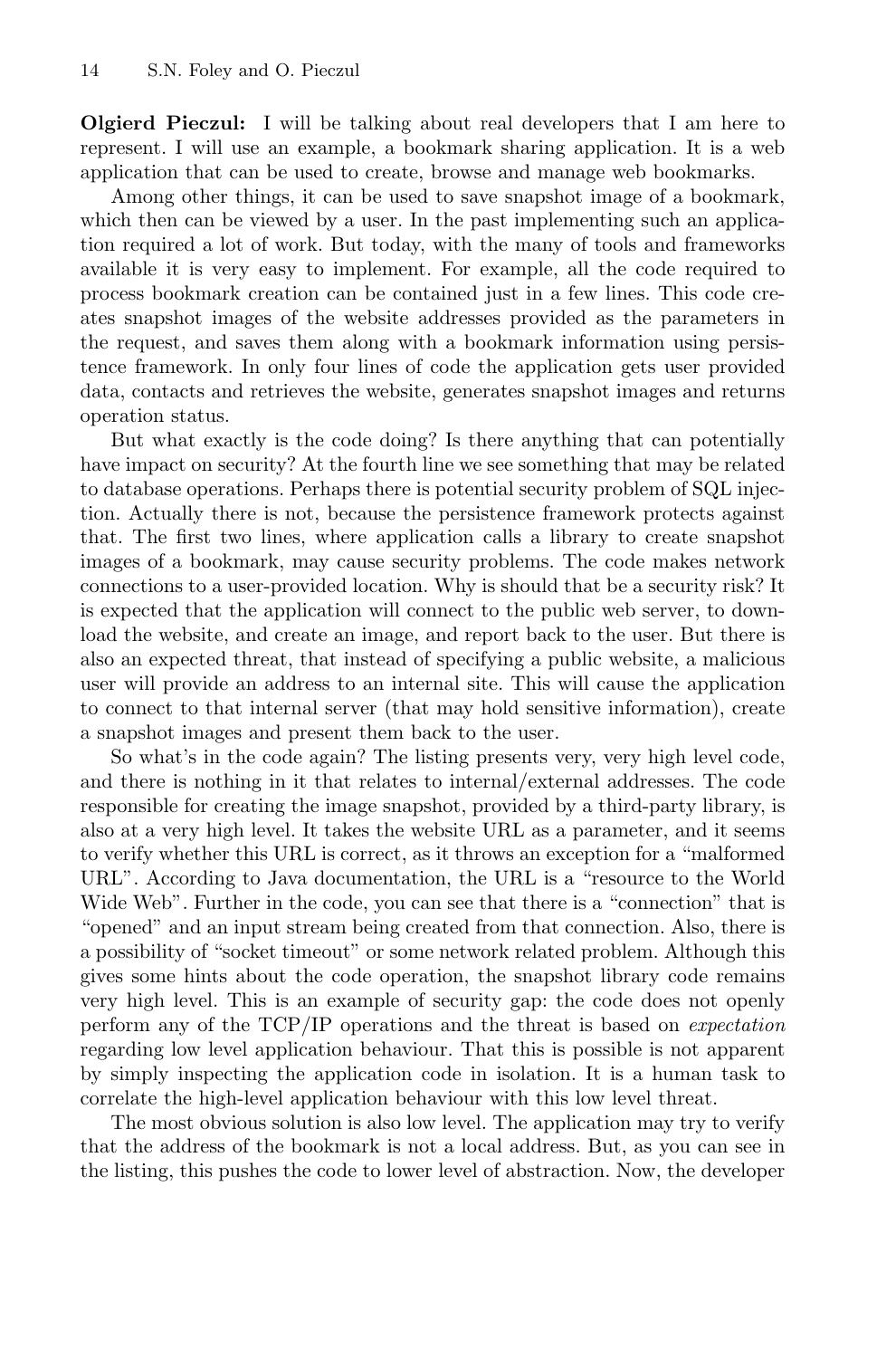needs to consider concepts such as local address, and public address in, otherwise high-level, code.

**Alastair Beresford:** Isn't there also an alternative solution at a different level?

**Olgierd Pieczul:** There is, I will present some of them. In fact, this particular solution is wrong. It is based on incorrect assumption that the address from the URL is the address that application will create the snapshot from. It may not be expected, that after the address is verified, and application connects to the HTTP server, that server may perform an HTTP redirect to arbitrary location, such as internal network server.

This problem can be fixed if the application, while verifying the address, followed all HTTP redirects and verified the final location. When implementing such protection, the developer may not expect that it can also be bypassed. A DNS rebinding attack may be used to redirect the connection to internal location after it is verified.

In order to identify all of those problems, the developer needs to go down the low level. For what was at first a very simple, high-level application, the developer now has to consider HTTP protocol, redirects, DNS protocol and so forth.

Often, the developer will just document the issue and expect the user or administrator to provide external security controls, and in this case, control the application's network access. But that does not really solve the problem, it only shifts responsibility from the developer to the administrator. As a result, the gap widens even more and the administrator needs to expect that the application that is installed with this default configuration can potentially endanger their local network. It is very unlikely they would expect that.

Assuming this is the most likely solution, an administrator deploys a firewall, or Java policy that prevents the access of specific local addresses. However, this same code has yet another vulnerability. A malicious user may create a bookmark to a URL with a file protocol, such as file:///etc/passwd. Although the URL handling code seems to be focused on network-related operations, it is actually capable of processing URLs with non-network schemes, such as files. In this case, rather than opening a website, the application will open a local file, and create an image, and render that image to the user. In order to avoid this vulnerability, the developer needs to understand the low-level details of the URL handling in Java, even though they never actually directly call it in their code.

This is what we call "the dark side of the code". An application may be able to perform operations that may not be expected by its developers. Expecting that developers can fully comprehend the application to the lowest level, including all its interoperating components, is unrealistic and, in our opinion, security theatre.

So what we propose is that, rather than preventing any possible unexpected behaviour by the application, we verify if the actual behaviour of the application is consistent with what is expected. The developer knows what is expected, because that's how the application should work, and our goal is to verify the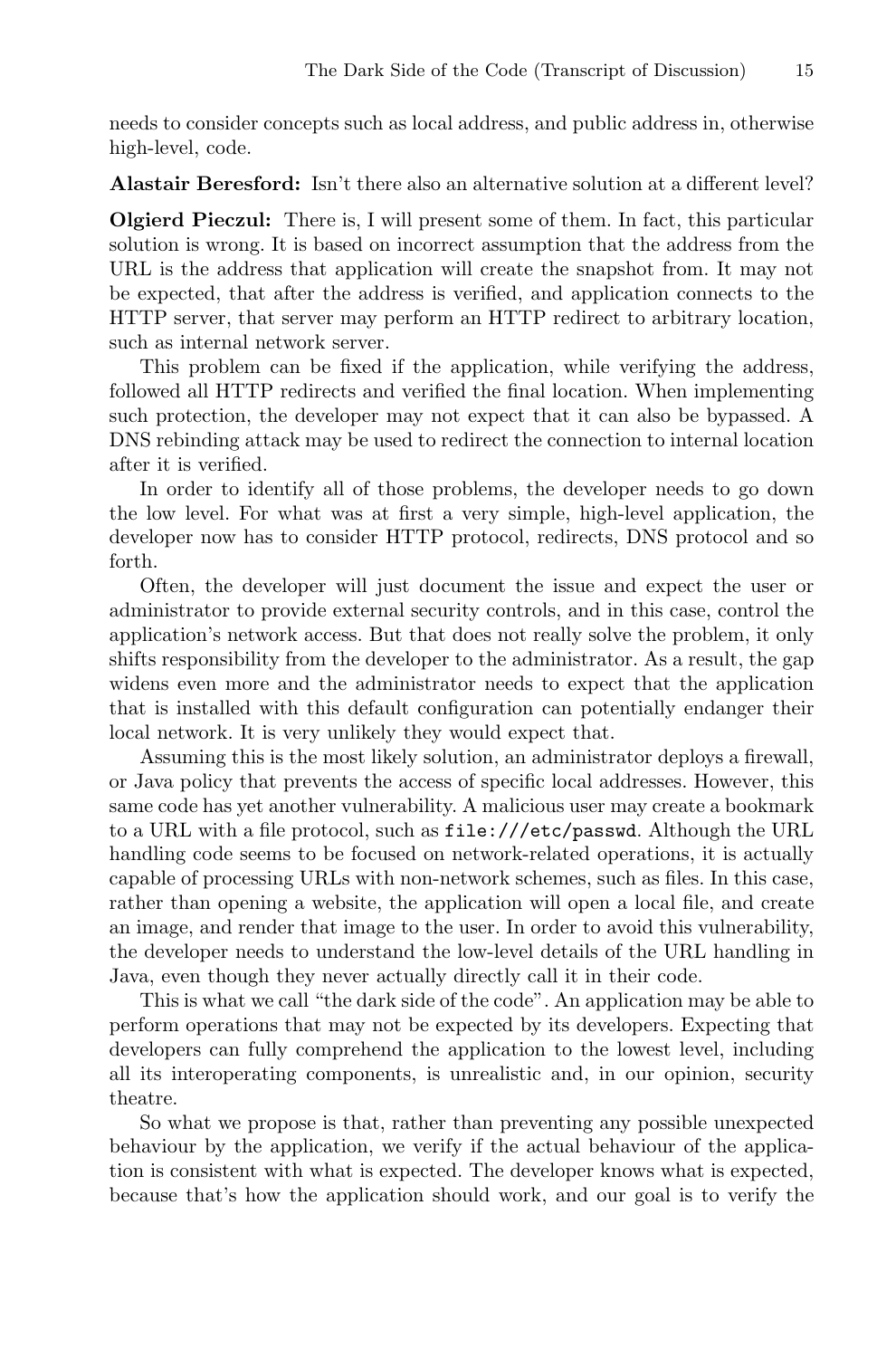actual behaviour against the expectation. Now, the question is, how we can capture and model this expected behaviour? We propose using a model of behavioural norms, an abstraction of application execution traces. The norms represent how the application behaves under normal circumstances. They can be discovered automatically from the logs, and capture unknown patterns of interaction between system components.

On this slide you can see some norms for HTTP and HTTPS connections, successful and failed. We performed an experiment, whereby by capturing all permissions checks, the Java Security Manager, can be used to generate a trace of application activity. We then used the WebUtils library unit tests to 'exercise' the library and capture a trace of expected behaviour. This trace was used to generate a norms model of expected behavior and this, in turn, is used by the runtime verification mechanism to check that current execution corresponds with this model of expected behavior. In the case of a violation, the mechanism can alert or stop the application code execution. In short, the result of running this experiment was that bookmarks with HTTP URLs, and many other expected scenarios execute correctly, while bookmarks with file URLs are prevented by runtime verification.

To wrap up. In modern applications there is a gap between expected behaviour and the actual behaviour. This gap is unavoidable, and expecting developers to fill the gap with their own knowledge and skill is an unrealistic expectation. Rather than preventing all the known unexpected behaviour we propose to capture the expected behavior and verify the application against that behaviour. The behaviour norms that we have developed can be used for that verification. Thank you.

**James Malcolm:** How are you going to tell the difference between unusual behaviour and bad behaviour? Lots of things are unusual but perfectly OK?

**Olgierd Pieczul:** There are two answers. One is test coverage: how much the application is being tested. Another one is the abstraction of the expected behaviour. The behavioural norms are not really exact traces of code, and provide a level of abstraction and flexibility within themselves. But yes, it's a good question, this is the intrinsic problem of our research.

**Simon Foley:** To add to that, one thing to consider about the models of expected behaviour that we are building is that they're not just the Flatland view of the program. That is, they are not just in terms of the API the programmer uses but also includes events in the underlying infrastructure. For example, if it was a web application then the model could include all of the HTTP traffic generated during the unit tests, not just the traffic that is explicitly coded by the application. Such a model may be sufficient to detect anomalies in HTTP traffic as the application executes. Alternatively, the model of expected behavior may be extended to include all local file system accesses. This more detailed model can be used to detect the anomaly in the application Olgierd described. At some point a judgement must be made about how much detail should be included in this model. If we limit ourselves to direct API events, its likely we won't find any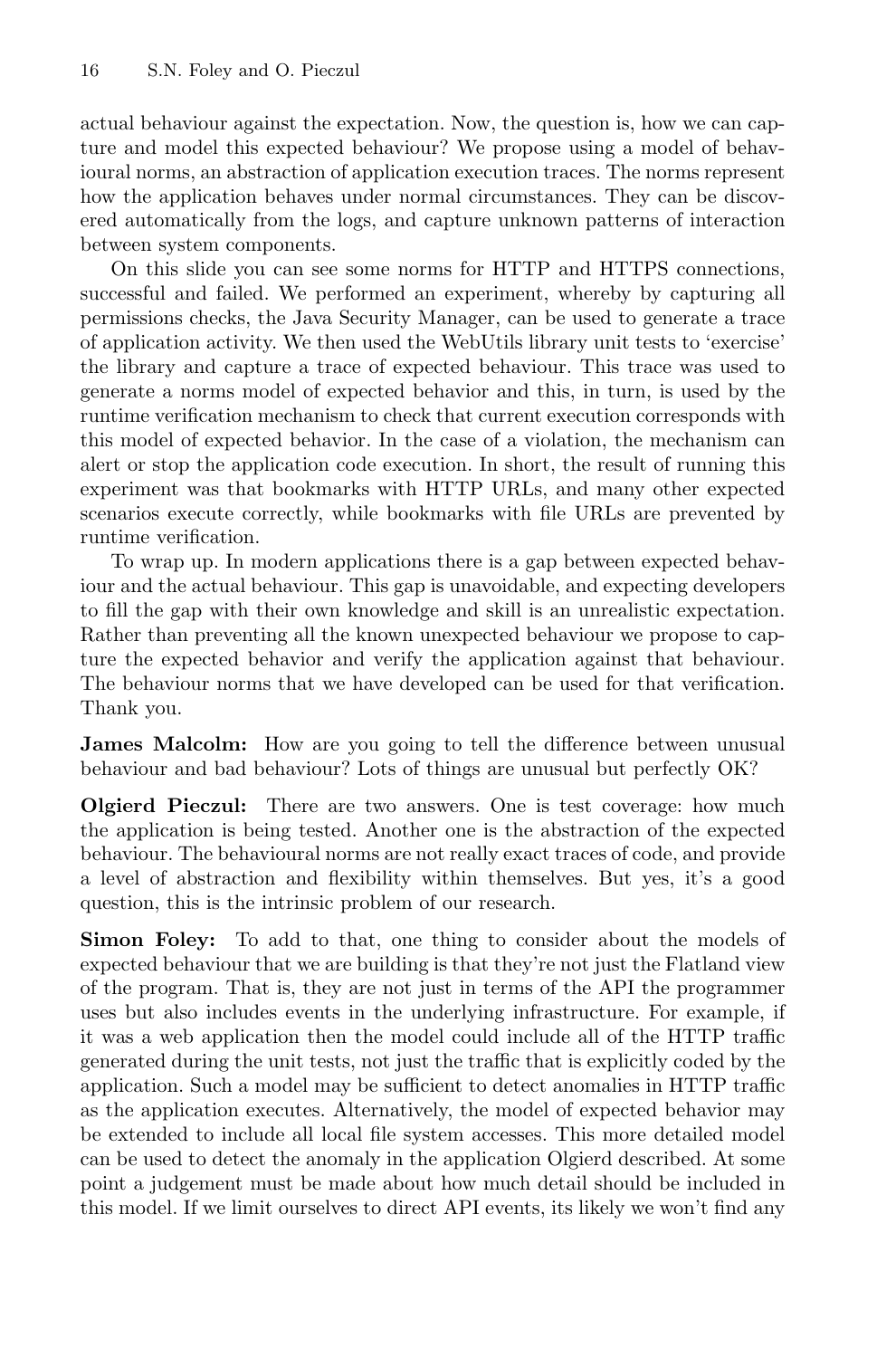surprises. We want to include enough detail to be able to detect the interesting surprises. As Olgierd mentioned previously, finding the right level of abstraction is a challenge in anomaly detection in general.

**Dong Changyu:** Have we considered the possibility that attacks might arise at the lookalike expected activity.

**Olgierd Pieczul:** Yes. Some attacks may not represent themselves through different behaviour. This is mostly a matter of how the behavioural model is built. It may consider only "action" attributes, but also other that provide more context. It may also include execution parameters and context that may result in much more precise model. This may, however, reduce the flexibility.

**Dong Changyu:** So, are the mimicry attacks possible?

**Olgierd Pieczul:** Yes, though they are more difficult here than in similar solutions, as the model is much more precise.

**Keith Irwin:** Is the application you use in the presentation the only example?

**Olgierd Pieczul:** Yes, it is only a proof-of-concept application we developed for this experiment.

**Keith Irwin:** I was going to say, because I would have trouble believing that the connection to the internal server would look different from a connection to the external server, from the app's perspective.

**Olgierd Pieczul:** That was an expected threat, that was something we did not try to protect against using norms.

**Keith Irwin:** Although you would expect you would sometimes run into HTTP redirecting.

**Olgierd Pieczul:** Correct.

**Mohammad Dashti:** Ideally you would like to be able to execute these norms and get rid of the problem, right? These norms are somehow restricting your program to what you want it to actually do, and if you could execute them then you could forget about the program.

**Olgierd Pieczul:** But they are not the actual programme, they are only an abstraction.

**Bruce Christianson:** But the question is, what's the difference between a program and implementation, and an executable specification.

**Olgierd Pieczul:** It is not a specification but only an abstracted trace, covering only some portion of application activity, such as permission checks. It is much more abstract than the actual code.

**Mohammad Dashti:** Sure, but if I see this norm as a regular expression, for instance, then it can be executed. I'm not suggesting that your norms could be executed, but if in principle we want to have an executable norm?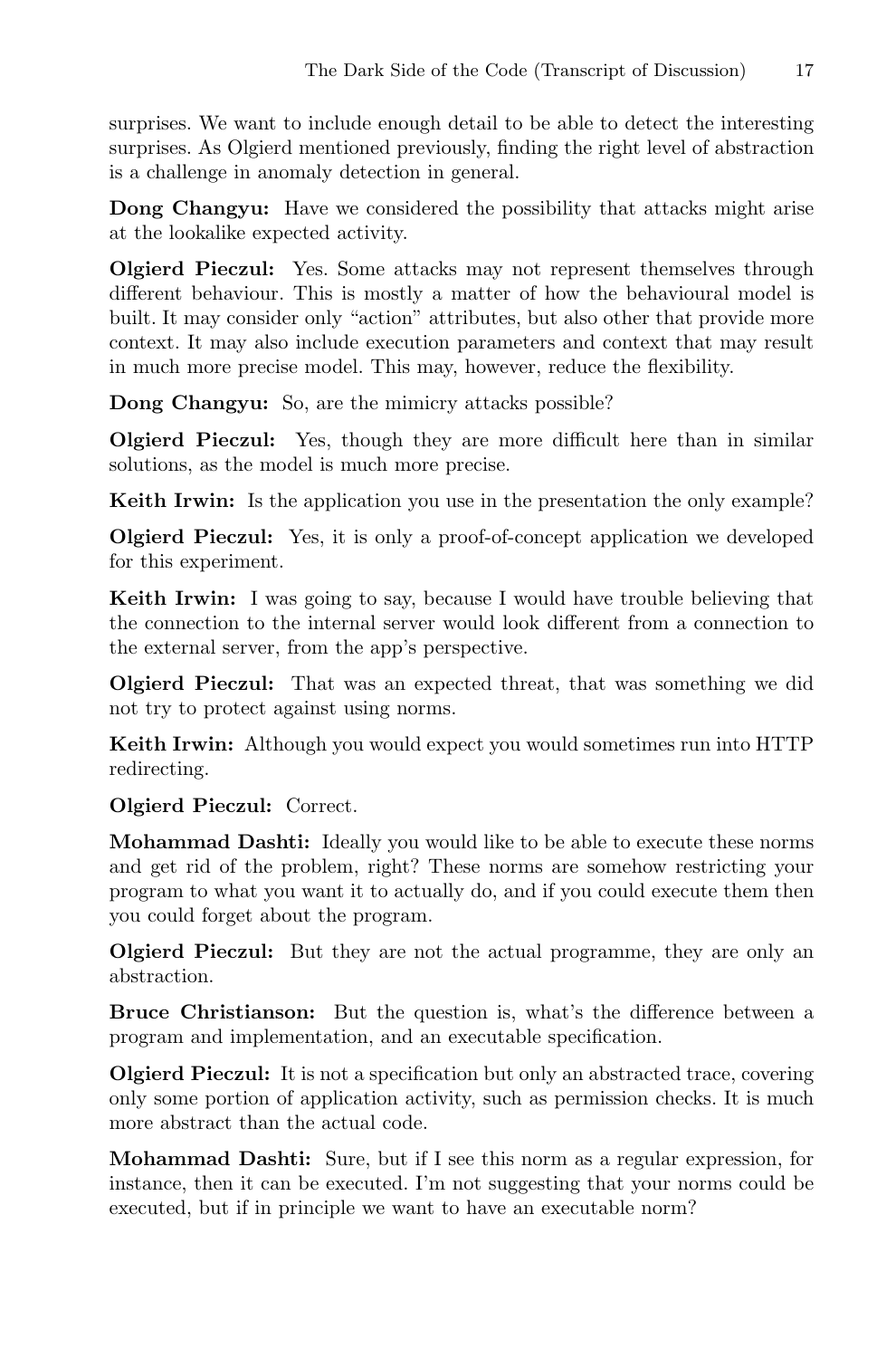**Simon Foley:** Yes, I think in principle you could say: I'll take a log from the unit testing and from that I'll infer some state machine that's in some sense equivalent to the code that I have written to some degree of approximation. Then I could take that state machine, and execute it. Yes, in principle, but in practice that's not we're doing. We're working to some level of abstraction of the events under the hood: we're not going all the way down to the lowest-level of system operation. For our current experiments we're looking at the network as the level of abstraction, the TCP/IP operations. We make sure that when the program runs then we're validating against those particular sequences of network operations, everything else is abstracted away. The idea is that if there's a deviation from what's expected (in the network events), then you'll get a slight re-ordering of these sequences, and then that's what gets detected by runtime verification.

**Bruce Christianson:** But to what extent are you just trying to enforce the implementation to respect the abstraction at the specification then? And to what extent are you actually trying to verify that the abstraction is correct? Or is that a non-goal? Or are you finding them in parallel together?

**Simon Foley:** If we go back to the beginning of our talk when I argued that that programmers are like Flatlanders, and they think only in terms of their own APIs. If you consider the application that Olgierd talked about at the beginning, then that's their view of the system, their Flatland view of the world. They have no idea of, or pay little attention to, the underlying sequences of network interactions. When they think of expected behaviour, they think in terms of the high program APIs. Thinking formally, we'd might argue that functional requirements are specified at this high level, and we don't need to think too much about what's happening down at these lower levels of abstraction, which we're not even trying to model in our specification. We write our high level program as usual. During unit testing of expected behaviour, the application runs and we log not just on the high-level APIs, but also on the low-level calls under the hood, such as network events. The model of expected behaviour is built from these events.

**Bruce Christianson:** So it's actually your implementer who is working at the higher level of abstraction, and your specification is at a lower level.

**Simon Foley:** Yes, what's being generated is the stuff from the dark side.

**Olgierd Pieczul:** So just to clarify, all of those low-level norms correspond with a single line of the application code: create a snapshot of a website. Various norms capture different types of low level behaviour that developer may not expect.

**Max Spencer:** So I propose that the developer still has to know about the dark side of the code, because they need to be able to anticipate the places they input in their unit tests that would generate enough activity for the base line behaviour. The application can still do lots of useful stuff, they need to anticipate. So it might just be shifting your understanding, where instead of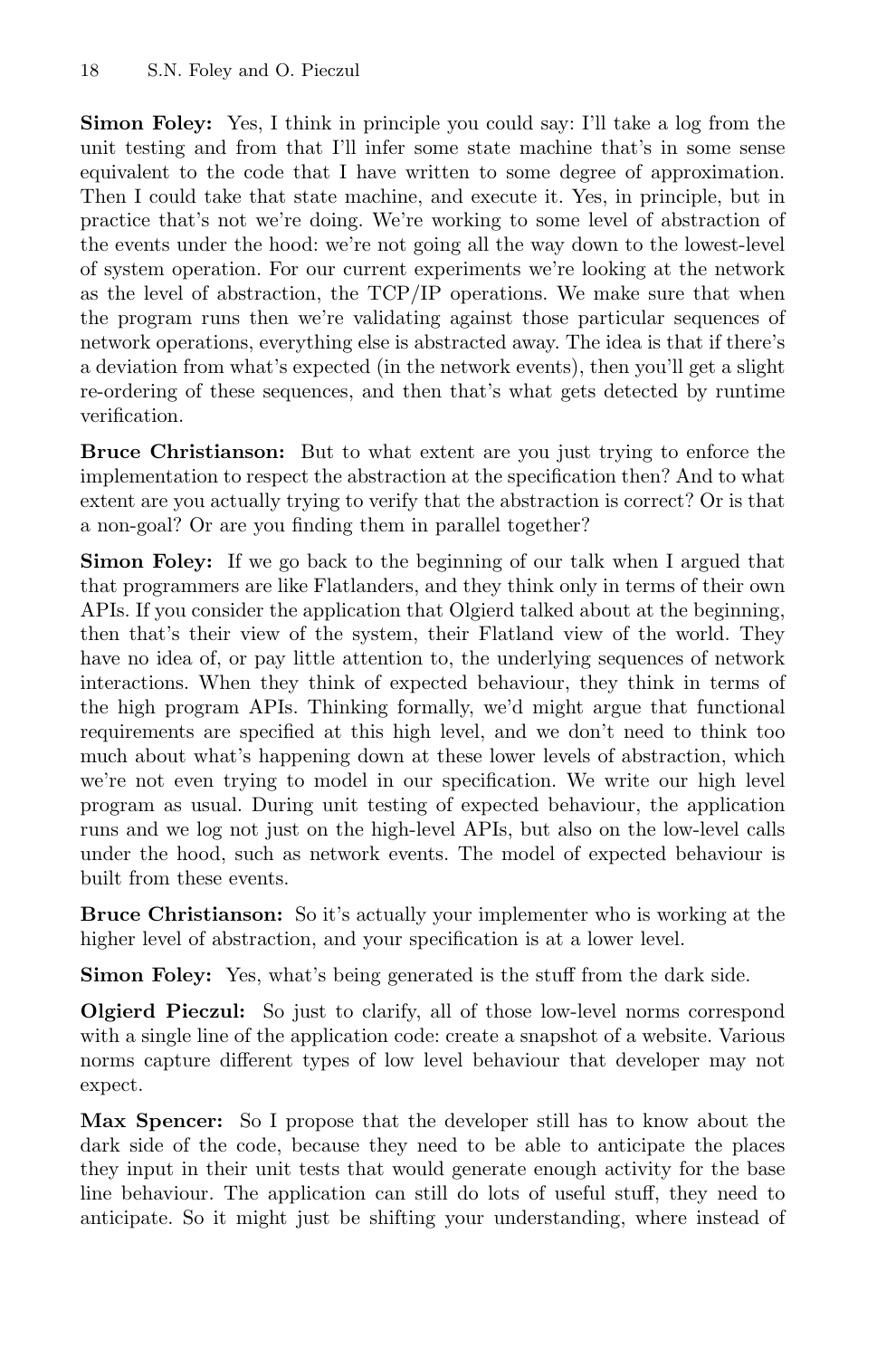having to understand enough about checks in your actual program to prevent the bad behaviour, you would just know enough about it to make sure that your norm generating tests for good behaviour. So it just seems like a bit of a shift from one to the other, but you are still requiring developers to know about the dark side.

**Olgierd Pieczul:** Using unit tests is just one of a number of possible ways to generate the base line behaviour. Another could be to monitor application operating in a test or production environment.

**Frank Stajano:** He makes the valid point that you cannot come up with a unit test that tests the entire network for some scenario if you don't think about it, right? You're not going to come up with that at random.

**Ross Anderson:** It may be more general than that. The application will only work in those sorts of cases that were initially tested, you cannot use it to innovate, you can't use it to do new stuff. If you test an automated car to drive on the left-hand side of the road and you take it to France it will just freak out and it would stop, and all the gears will crunch, and smoke will come from the parts and it will expire. Now that may be OK for an application, but it's not OK for a platform, because the whole point of a platform is that other people can then build stuff on top of it to do entirely new stuff. This would be no good for testing Windows 11.

**Alastair Beresford:** So maybe one way to fix this is to record the application activity for the first 10 days in production, assuming that there are no attackers. I record how it is used and then flip the switch.

**Olgierd Pieczul:** Of course, the expected behaviour may be gathered in multiple ways.

**Ross Anderson:** So it gives new zest to the application development life-cycle, all the programs are a teenager that will try all sorts of new stuff, but by the time it's 25 it will be set it its ways, and it will never change.

**Tom Sutcliffe:** Do you feel this may risk breaking the abstractions that your library is trying achieve in the first place?

**Sandy Clark:** That is OK. If you break them, you find out where they are broken and then you understand the assumptions that were made in the first place that do not work.

**Tom Sutcliffe:** Yes, but it may be that it was an implementation detail, which really doesn't actually matter for your use base, but have to spend two days debugging it to establish that. I'm just thinking of the case where, for example, you upgrade a library and suddenly it starts caching the DNS requests somewhere such that you don't get your resolve step happening. And then it suddenly breaks your norms.

**Olgierd Pieczul:** We have thought about it as well. It is a question when behaviour is being captured. It may happen during development cycle of a new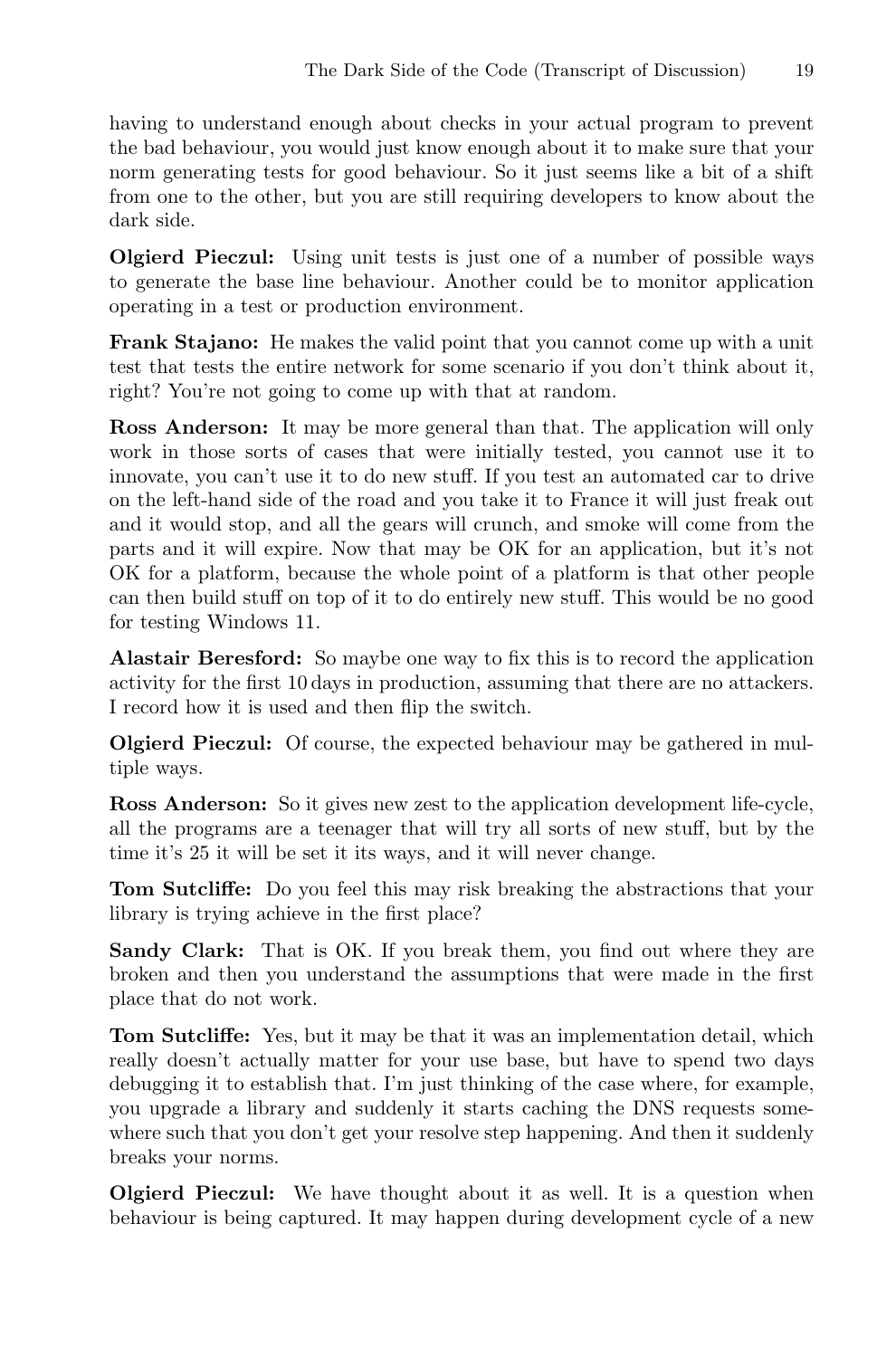version of the library, but also, when the application is upgraded to the new library.

**Tom Sutcliffe:** If all those libraries are under your control and are bundled with your app then I guess you could do that. But if you're potentially deploying against different versions, and you don't necessarily know, you don't have a well specified environment to start with, it could get quite tricky.

**Olgierd Pieczul:** Yes, this is a problem, and a possible way to solve it was to limit captured behaviour on both high and low level and only build the norms for the things you control, or you know that are not changing.

**Tom Sutcliffe:** I suppose it does lead onto the fact that if you do control more of the stack then you're less likely to get unexpected behaviours if you are deploying against fixed versions that you've run and tested with, so yes.

**Ross Anderson:** So if you're got a big red button in your app that says, training now, and then the attacker is just going to socially engineer the user into pressing the big red button.

**Mark Lomas:** Can I suggest that part of the problem is that your internal network is too open. What we tend to do for testing applications, is to put them on an isolated VLAN where they have no external connectivity at all. Now clearly the application will not function, so the developer has to decide, as part of application design, that it will communicate with these other entities within the organisation. Then they have to set up a firewall, set up logging and verify if there's at least one test case that exercise that firewall rule. If there isn't one then the developer made a mistake, if there is one, and it's inconsistent, then if you change control to make that permanent rule, and then gradually, gradually open up control to allow the expected behaviour.

**Olgierd Pieczul:** That is true, but the problem is that the application may legitimately contact that server for other purposes. For example, application may be expected to contact a database server but not to contact it in context of creating snapshot images of its interface. Also, unexpected access to files, will still work regardless what network protection is used.

**Bruce Christianson:** So this gives you access to external behaviour, but not to information flows that are internal? Can you enforce information flow using a mechanism like this?

For example, most frauds are done by people doing things that the rules allow them to do, but then using the information for a purpose other than the purpose for which they're supposed to have access.

**Olgierd Pieczul:** So in some cases it's a question of granularity of all those protections.

## **Bruce Christianson:** Yes.

**Olgierd Pieczul:** So for example, the firewall rules can be very specific to say that this application is only allowed access to this very limited set of targets. Or it may open files but only some classes may open class can open some files.